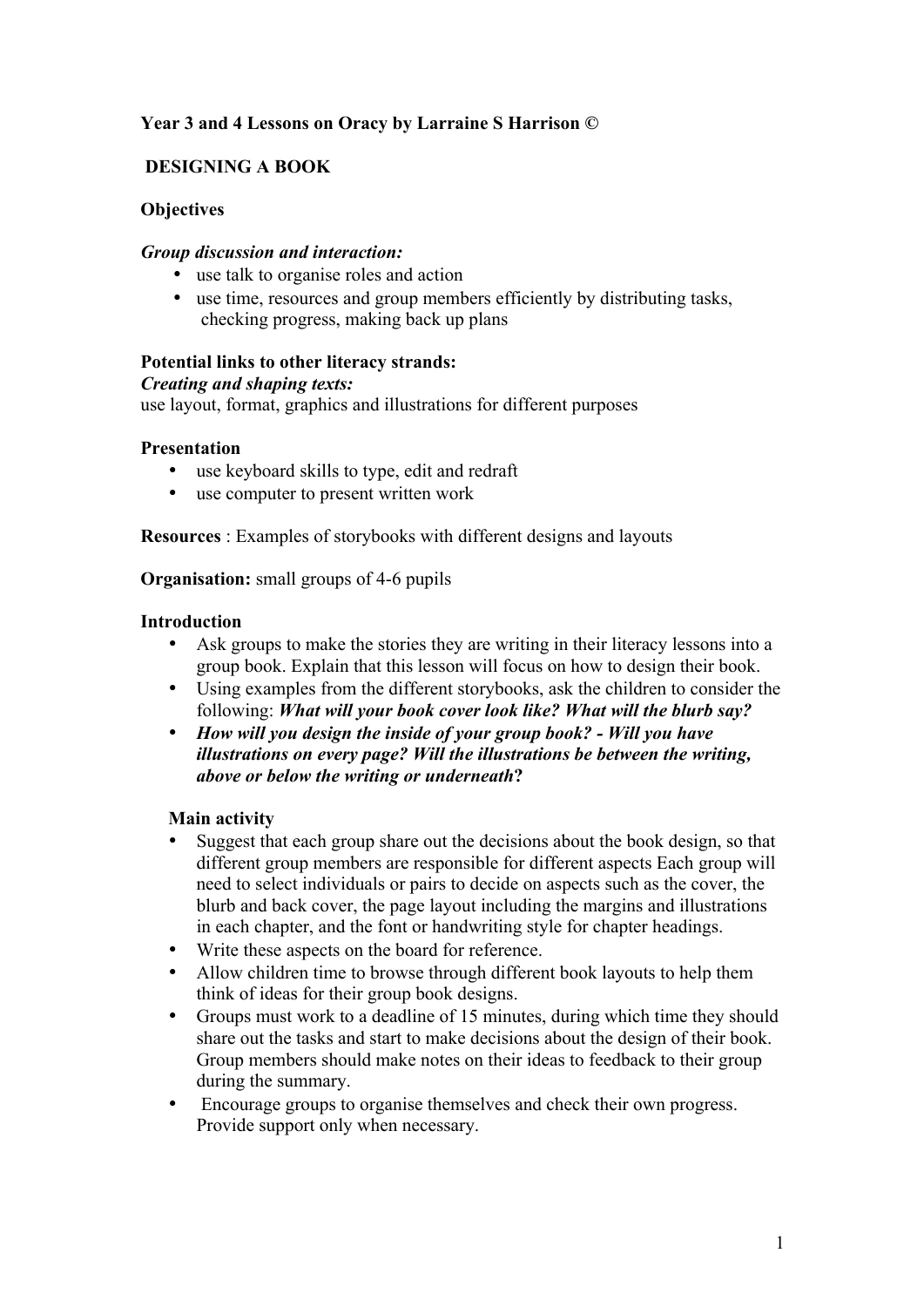# **Summary/Plenary**

- Ask each group member to share their ideas for book designs with the other members of their group.
- Ask groups to reflect on the how far working in the different roles contributed to the success of their task.
- Share your own observations with the children, and encourage groups to reflect on their skills in relation to the objectives.

# **Support**

- Group less confident children together and provide just sufficient adult support to enable them to carry out the task
- Place in socially cohesive groups

# **Extension**

- Increase the level of organisational challenge by asking confident groups to take on an extra ICT task, such as designing a flier advertising the book
- Encourage children to extend their responses when reflecting on the group task.

# **Assessment questions**

- Can children work productively in their groups over a period of time, with minimum supervision?
- How well do groups plan and organise their work?

# **Adaptations/further suggestions**

- Groups could submit their plans in a folder, or make a presentation of their ideas, as if they were submitting a proposal to a book designer. They should include reasons for their ideas, in terms of appealing to an audience and increasing book sales. Write a reply to each group, as if from the book designers. Refer to the children's ideas in your reply and make some evaluative comments. Alternatively, you could conduct a role-play where groups present their ideas to you, in role as a book designer. This could be recorded or put on video.
- Ask groups to plan and organise contributions to a class led assembly.
- Ask groups to plan and deliver presentations based on their responses and experiences of an educational visit, a school sporting event or a visit from an author or arts group.
- Use ongoing drama contexts as opportunities for groups to plan performances.
- Ask groups to organise themselves to design and make a story box. They should use an existing story or plan one themselves. Each group should use a shoebox with one side cut open to make a flap. They should design the inside of the box to fit the story setting and decorate the outside to fit the theme. The box should contain a couple of toy figures to represent the characters, and one or two small objects linked to the story. Use the different boxes as a stimulus for story writing.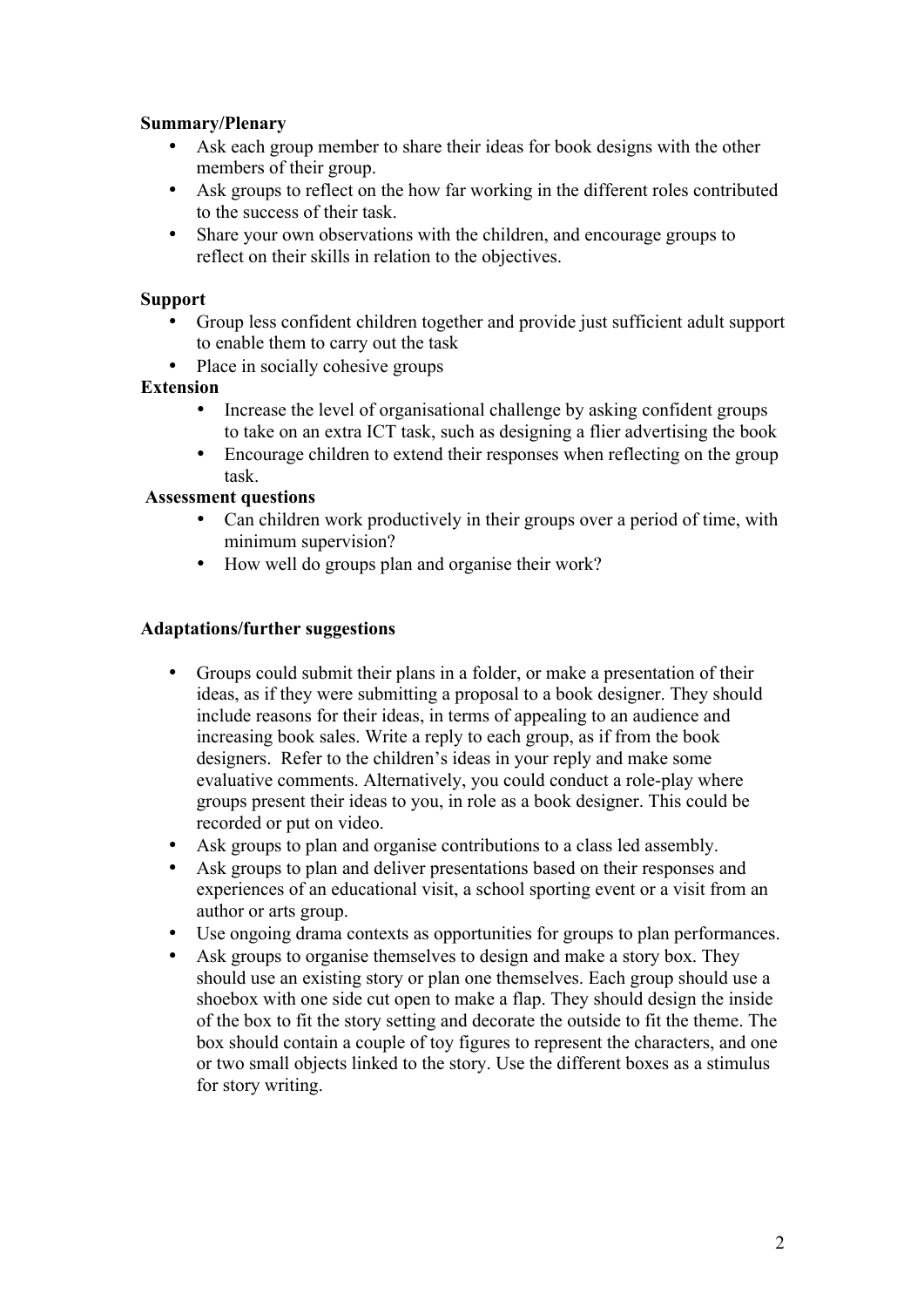# **ARE WE A LITTER FREE ZONE? © L S Harrison**

# **Objectives**

## *Group discussion and interaction:*

- use talk to organise roles and action
- use time, resources and group members efficiently by distributing tasks, checking progress, making back up plans

## **Cross-curricular links**

#### *Citizenship*

How much litter do we throw away in the school grounds?

**Resources:** suitable equipment to enable groups to collect litter; large bin bags and supermarket bags.

**Organisation:** pairs and small groups

## **Introduction**

• **Give children a short time to consider the following questions in pairs. Then nominate individuals to share their responses:** 

*Do we have a litter problem in our school grounds? Do children in this school always use the bins or do they only use them sometimes? Where are the bins located? If we went into the grounds to collect any litter lying around, would we find enough to fill a large bin bag or just a small supermarket bag?* 

- **Ask/suggest the following:** *How near is our school to becoming a litter free zone? Let's plan how we will find out.*
- Organise children into Litter Task groups to discover to what extent the school is a litter free zone.

# **Main activity**

- Make it clear that part of the Litter Task will be about working towards the objective(s) regarding working in groups. Explain what this entails and write the objective(s) on the board for reference.
- Assign each group an area or *zone* of the school grounds to investigate.
- Each group should plan how they will complete the following within their zone: Draw a rough plan to locate any bins / use the bags to collect any litter not in the bins, / weigh the litter and record the outcome/ mark the main areas of litter on the plans / feedback to the other groups for comparisons/ present their findings using ICT.
- Make it clear that this lesson is about *planning* the task, ready for the next lesson. Ask them to nominate a reporter who will provide feedback.
- Each group could nominate a Scribe to produce clear notes on how they will organise themselves to complete the task. The Scribe could also record some speculations on the weight of the litter and the type of litter they will find.